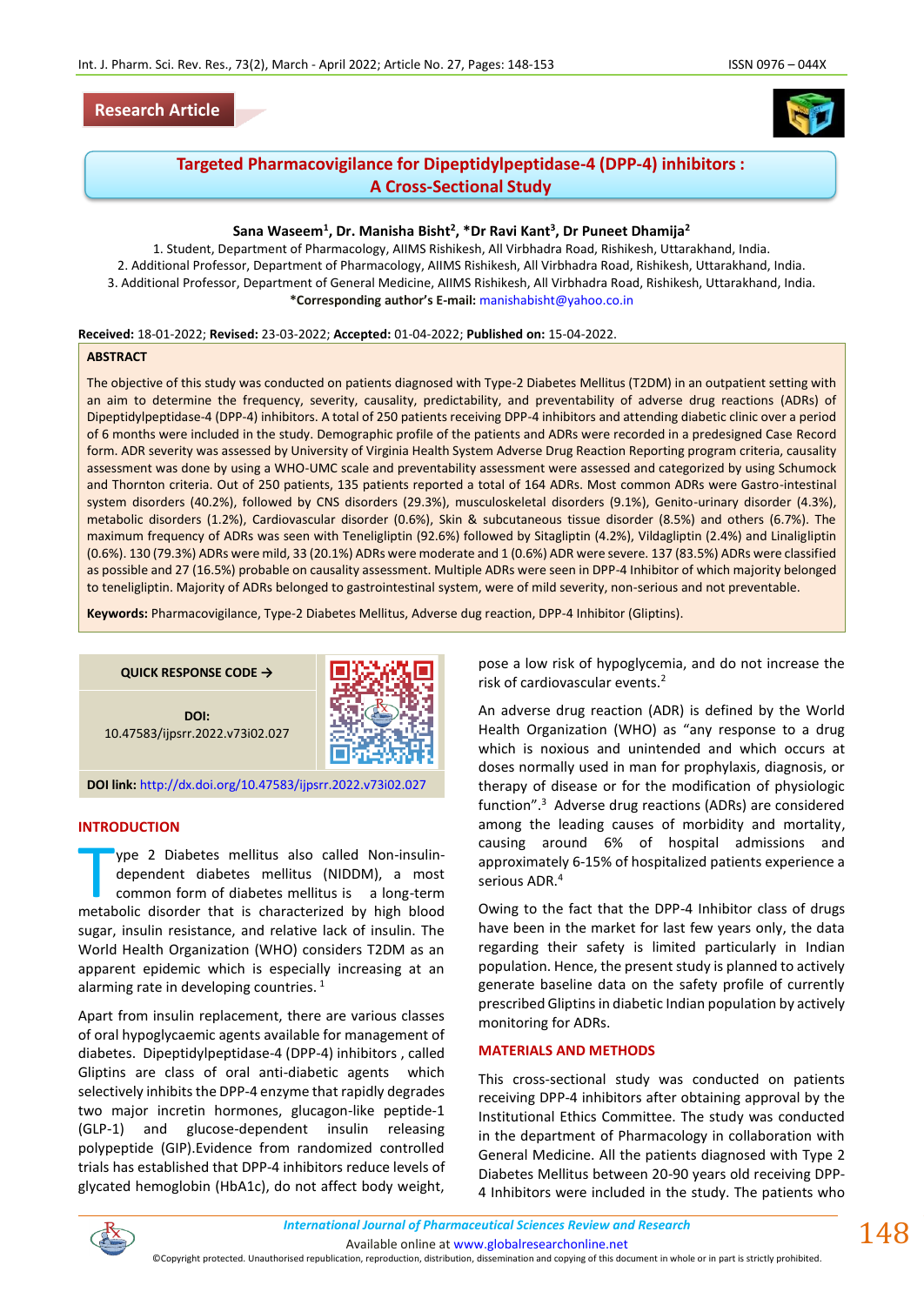were not willing to give consent were excluded from this study. Data on Adverse drug reaction of DPP-4 Inhibitor in Type 2 Diabetes Mellitus was collected by patient's individually in OPD of General Medicine department and Diabetic Clinic of AIIMS, Rishikesh. The suspected adverse drug reaction data was entered into patient's case record form (CRF). The details regarding the ADR was filled in the Central Drugs Standard Control Organisation (CDSCO) ADR Performa and subsequently uploaded in the WHO-UMC using the Vigiflow software.

# **Study tools**

The severity of all ADRs has been assessed on the basis of the University of Virginia Health System, Adverse Drug Reaction Reporting program criteria comprises of three sections namely "mild": a reaction that does not require treatment or prolongation of the hospital stay; "moderate": a reaction that requires treatment and/or a prolonged hospitalization by at least one day and "severe": a reaction that is potentially life-threatening or that which contributes to the death of the patient, that which is permanently disabling, that which requires intensive medical care (including extended hospitalization). <sup>5</sup>

The causality of ADRs due to suspected medications was assessed using the WHO-UMC scale. The ADRs are categorised according to certain criteria: time relationship to drug intake, any alternative medications taken, response to withdrawal and response on re-introduction of the drug. Depending on these criteria the ADRs are classified as Certain, Probable, Possible and Unlikely. <sup>6</sup>

Preventability of ADRs was assessed using by Schumock and Thornton criteria,  $7\,$  which comprises of three sections namely definitely preventable, probably preventable and not preventable.

## **RESULTS**

Table 1 describes the demographic parameter of study participants. 135 patients out of total of 250 patients (54%) included in the study, developed ADRs out of which some patient's complaint of multiple ADRs. Total no. of 164 ADRs were reported by 135 patients. Among 135 patients 72 (53.3%) were males and 63 (46.7%) were females.

| <b>S. No.</b>  | <b>Parameter</b>                          | Group                                 | Total no. Of patients (n=135) |       |  |
|----------------|-------------------------------------------|---------------------------------------|-------------------------------|-------|--|
|                |                                           |                                       | $\boldsymbol{\mathsf{N}}$     | $\%$  |  |
| $\mathbf{1}$   | Age                                       | 21-30 years                           | $\overline{2}$                | 1.5   |  |
|                |                                           | 31-40 years                           | 18                            | 13.3  |  |
|                |                                           | 41-50 years                           | 44                            | 32.6  |  |
|                |                                           | 51-60 years                           | 45                            | 33.3  |  |
|                |                                           | 61-70 years                           | 23                            | 17.0  |  |
|                |                                           | >70 years                             | $\overline{3}$                | 2.2   |  |
| $\overline{2}$ | Gender                                    | Male                                  | 72                            | 53.3  |  |
|                |                                           | Female                                | 63                            | 46.7  |  |
| $\overline{3}$ | Duration of T2DM                          | <5 years                              | 46                            | 34.1  |  |
|                |                                           | 5-10 years                            | 58                            | 43.0  |  |
|                |                                           | $11-20$ years                         | 24                            | 17.8  |  |
|                |                                           | >20 years                             | $\overline{7}$                | $5.2$ |  |
|                | Co-morbid conditions                      | Hypertension                          | 58                            | 43.0  |  |
|                |                                           | <b>Diabetic Peripheral Neuropathy</b> | 41                            | 30.4  |  |
|                |                                           | Obesity                               | 15                            | 11.1  |  |
| $\overline{4}$ |                                           | Hypothyroidism                        | $\overline{4}$                | 3.0   |  |
|                |                                           | Dyslipidemia                          | $\overline{4}$                | 3.0   |  |
|                |                                           | <b>CAD</b>                            | 5                             | 3.7   |  |
| 5              | DPP-4 prescribed                          | Teneligliptin                         | 123                           | 91.1  |  |
|                |                                           | Sitagliptin                           | $\overline{7}$                | 5.2   |  |
|                |                                           | Vildagliptin                          | $\overline{4}$                | 3.0   |  |
|                |                                           | Linaligliptin                         | $\mathbf 1$                   | 0.7   |  |
| 6              | Concomitant other anti-<br>diabetic drugs | <b>OHAs</b><br>a)                     |                               |       |  |
|                |                                           | Metformin                             | 129                           | 95.6  |  |
|                |                                           | Gliclazide                            | 13                            | 9.6   |  |
|                |                                           | Glibenclamide                         | 16                            | 11.9  |  |
|                |                                           | Pioglitazone                          | $\overline{7}$                | 5.2   |  |
|                |                                           | Glimepiride                           | 78                            | 57.8  |  |
|                |                                           | b)<br>Insulin                         | $\overline{7}$                | 5.2   |  |

#### **Table 1:** Demographic profile of the patient



*International Journal of Pharmaceutical Sciences Review and Research International Journal of Pharmaceutical Sciences Review and Research*

Available online a[t www.globalresearchonline.net](http://www.globalresearchonline.net/)

©Copyright protected. Unauthorised republication, reproduction, distribution, dissemination and copying of this document in whole or in part is strictly prohibited.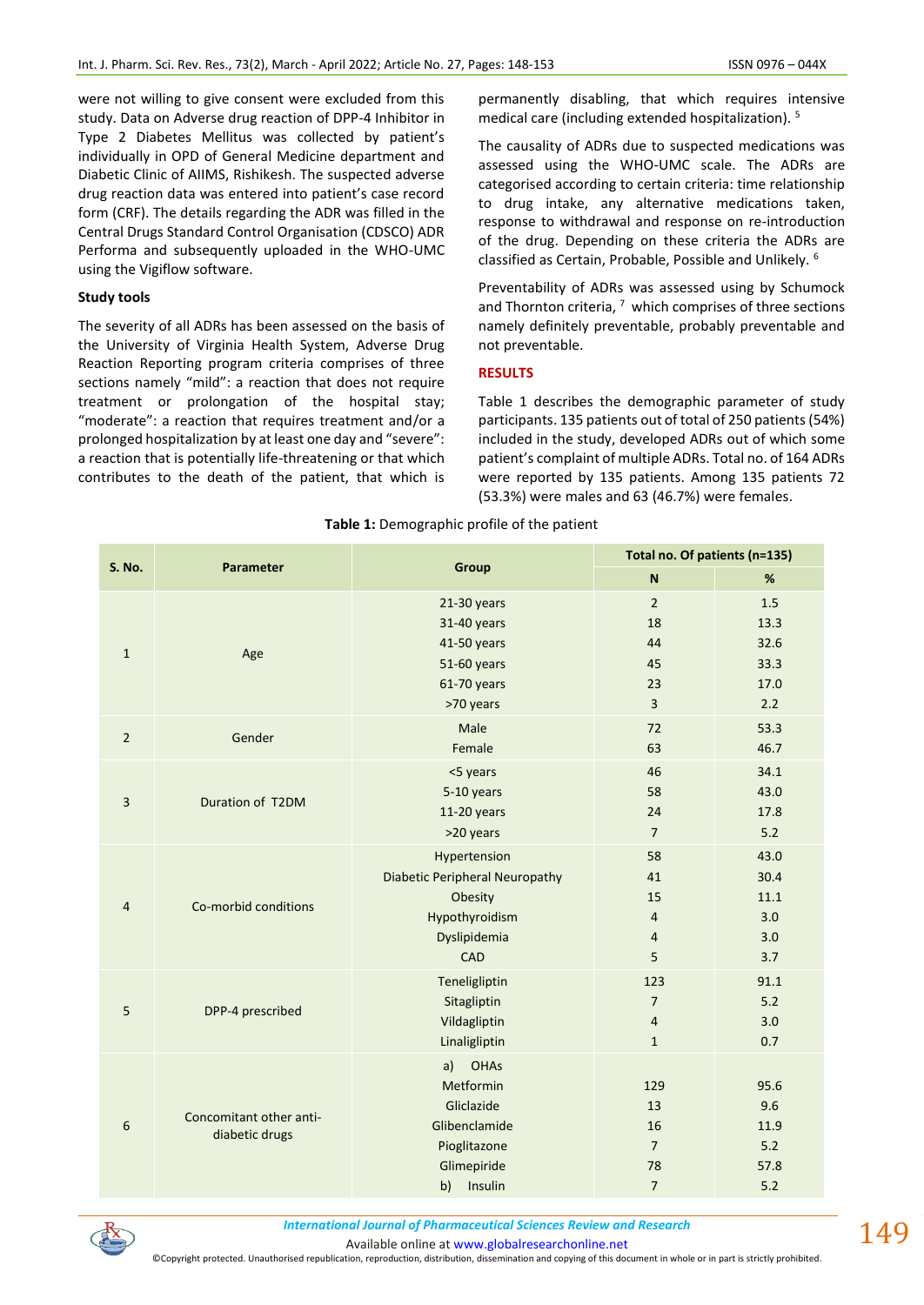Table 2 show the pattern of ADRs categorized according to different system organ class (SOC) involved. A total of 164 ADRs were reported among 135 type 2 diabetic patients. It was seen that the maximum number of ADRs (40.2%) were due to involvement of gastro-intestinal system, followed by CNS disorders (29.3%), musculoskeletal disorders (9.1%), Genito-urinary disorder (4.3%), metabolic disorders (1.2%), Cardiovascular disorder (0.6%), Skin & subcutaneous tissue disorder (8.5%), whereas 6.7% of ADRs could not be classified under any SOC.

| Table 2: Distribution pattern of ADRs with DPP-4 Inhibitors according to different system organ class (SOC) involved |  |
|----------------------------------------------------------------------------------------------------------------------|--|
|----------------------------------------------------------------------------------------------------------------------|--|

| <b>SOC involved</b>                | <b>ADR</b>                          | <b>Teneligliptin</b>    | <b>Sitagliptin</b>           | Vildagliptin             | Linagliptin    | <b>Total</b>   |      |
|------------------------------------|-------------------------------------|-------------------------|------------------------------|--------------------------|----------------|----------------|------|
|                                    |                                     |                         |                              |                          |                | No.            | %    |
|                                    | Vomiting                            | 5                       | $\qquad \qquad \blacksquare$ |                          |                | 66             | 40.2 |
|                                    | Diarrhoea                           | $\overline{7}$          |                              |                          |                |                |      |
|                                    | Constipation                        | $\overline{7}$          |                              |                          |                |                |      |
|                                    | Dyspepsia                           | 3                       | $\overline{\phantom{a}}$     | -                        |                |                |      |
| <b>GI system</b>                   | Flatulence                          | $\overline{4}$          |                              |                          |                |                |      |
| disorder                           | Gastritis                           | 6                       |                              |                          |                |                |      |
|                                    | Decreased appetite                  | 14                      |                              | $\mathbf{1}$             |                |                |      |
|                                    | Abdominal pain                      | 12                      |                              |                          |                |                |      |
|                                    | <b>Nausea</b>                       | $\overline{4}$          |                              |                          |                |                |      |
|                                    | <b>Stomach heaviness</b>            | $\overline{2}$          |                              |                          |                |                |      |
|                                    | stomatitis                          | $\mathbf{1}$            | $\overline{\phantom{a}}$     | $\overline{a}$           |                |                |      |
|                                    | Headache                            | 9                       | $\mathbf{1}$                 | $\qquad \qquad -$        |                | 48             | 29.3 |
|                                    | <b>Dizziness</b>                    | 13                      | $\mathbf{1}$                 | $\overline{\phantom{a}}$ |                |                |      |
|                                    | Anxiety                             | 10                      |                              |                          |                |                |      |
| <b>CNS disorder</b>                | Numbness in leg                     | $\mathbf{1}$            | $\mathbf{1}$                 |                          |                |                |      |
|                                    | Insomnia                            | 6                       |                              |                          |                |                |      |
|                                    | Burning sensation in sole           | $\mathbf{1}$            | $\overline{\phantom{a}}$     | ٠                        |                |                |      |
|                                    | <b>Drowsiness</b>                   | 3                       |                              |                          |                |                |      |
|                                    | <b>Tingling sensation</b>           | $\mathbf{1}$            | $\mathbf{1}$                 | ٠                        |                |                |      |
|                                    | Myalgia                             | $\overline{2}$          | $\overline{\phantom{a}}$     | $\overline{\phantom{a}}$ |                | 15             | 9.1  |
|                                    | Joint pain                          | $\overline{4}$          |                              | $\overline{\phantom{a}}$ |                |                |      |
| <b>Musculoskeletal</b><br>disorder | Generalized body pain               | $\overline{2}$          | $\mathbf{1}$                 |                          |                |                |      |
|                                    | Pain in hand                        | $\overline{4}$          |                              | $\mathbf{1}$             |                |                |      |
|                                    | Chest pain                          | $\mathbf{1}$            |                              |                          |                |                |      |
|                                    | <b>Burning micturition</b>          | $\mathbf{1}$            |                              | $\mathbf{1}$             |                | $\overline{7}$ | 4.3  |
| <b>Genito-urinary</b>              | Nocturia                            | $\mathbf{1}$            |                              |                          |                |                |      |
| disorder                           | Increased frequency of<br>urination | $\mathbf{1}$            | $\overline{\phantom{a}}$     |                          |                |                |      |
|                                    | UTI                                 | $\overline{2}$          | $\mathbf{1}$                 | $\overline{a}$           | $\overline{a}$ |                |      |
| <b>Metabolic</b><br>disorder       | hypoglycemia                        | $\overline{2}$          |                              |                          |                | $\overline{2}$ | 1.2  |
| <b>Cardiovascular</b><br>disorder  | Hypotension                         | $\mathbf{1}$            |                              |                          |                | $\mathbf{1}$   | 0.6  |
|                                    | Swelling                            | $\overline{2}$          |                              |                          |                | ${\bf 14}$     | 8.5  |
| Skin &                             | Rash                                | $\overline{\mathbf{3}}$ |                              |                          |                |                |      |
| subcutaneous<br>tissue disorder    | Eczema                              | $\mathbf{1}$            |                              |                          |                |                |      |
|                                    | <b>Itching</b>                      | 8                       |                              |                          |                |                |      |
|                                    | Fatigue                             | $\overline{2}$          | $\qquad \qquad -$            | $\mathbf{1}$             |                | $11\,$         |      |
|                                    | Cough                               | $\overline{2}$          |                              |                          |                |                |      |
|                                    | Weight increased                    | $\mathbf{1}$            |                              |                          |                |                | 6.7  |
| others                             | <b>Weight loss</b>                  | $\mathbf{1}$            |                              |                          |                |                |      |
|                                    | Weakness                            | $\mathbf{1}$            |                              |                          | $\mathbf{1}$   |                |      |
|                                    | Fever                               |                         | $\mathbf{1}$                 |                          |                |                |      |
|                                    | Allergic rhinitis                   | $\mathbf 1$             |                              |                          |                |                |      |
|                                    | <b>Total</b>                        | 152 (92.6)              | 7(4.2)                       | 4(2.4)                   | 1(0.6)         | 164            | 100  |



Available online a[t www.globalresearchonline.net](http://www.globalresearchonline.net/)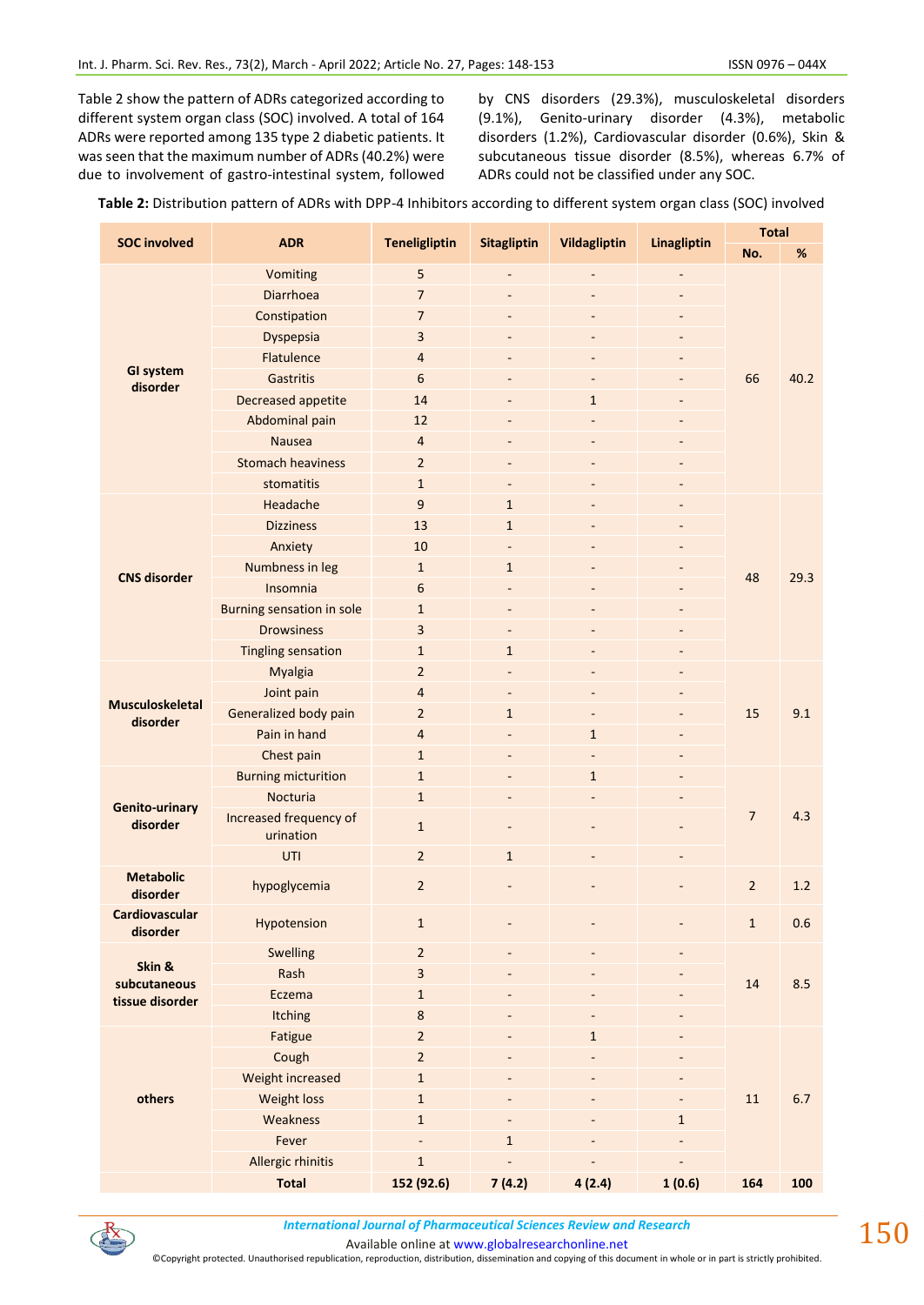Seriousness of ADRs was evaluated as per criteria in CDSCO ADR Performa. Out of 164 ADRs reported with various drugs in DPP-4 Inhibitor class, 1 ADR was classified as serious, and remaining 163 ADRs were categorized as nonserious.

Figure 1 shows the severity assessment of ADRs with different drugs of DPP-4 Inhibitor class, according to the University of Virginia Health System Adverse Drug Reaction Reporting program criteria. Out of 152 ADRs reported with Teneligliptin, majority of 120 ADRs were mild (78.9%), and only 1 (0.7%) ADR was categorized as severe. Similarly maximum ADRs reported with Sitagliptin, Vildagliptin and Linaligliptin were also of mild severity.



**Figure 1:** Severity assessment of ADRs with different DPP-4 Inhibitor, according to the University of Virginia Health System Adverse Drug Reaction Reporting program criteria (N=164)

#### **Causality assessment of ADRs**

Causality assessment of ADRs was done using WHO-UMC scale which categorises ADRs as "certain", "probable",

"possible" and "unlikely". Figure 2 shows that overall, out of 164 ADRs, 27 (16.5%) ADRs were categorized as probable and 137 (83.5%) ADRs were possible. None of the ADRs were categorized as certain or unlikely.



**Figure 2:** Causality assessment of ADRs using WHO-UMC scale (N=164)

Figure 3 shows the preventability assessment of ADRs with different drugs of DPP-4 Inhibitor class as assessed and categorized using modified Schumock and Thornton criteria. Over all, out of 164 ADRs reported 5 (3.2%) ADRs were categorized as definitely preventable, 94 (57.3%) ADRs were probably preventable and 65 (39.6%) ADRs were not preventable.



# **Figure 3:** Preventability assessment of ADR as per Schumock and Thornton criteria (N=164)



*International Journal of Pharmaceutical Sciences Review and Research International Journal of Pharmaceutical Sciences Review and Research*

Available online a[t www.globalresearchonline.net](http://www.globalresearchonline.net/)

©Copyright protected. Unauthorised republication, reproduction, distribution, dissemination and copying of this document in whole or in part is strictly prohibited.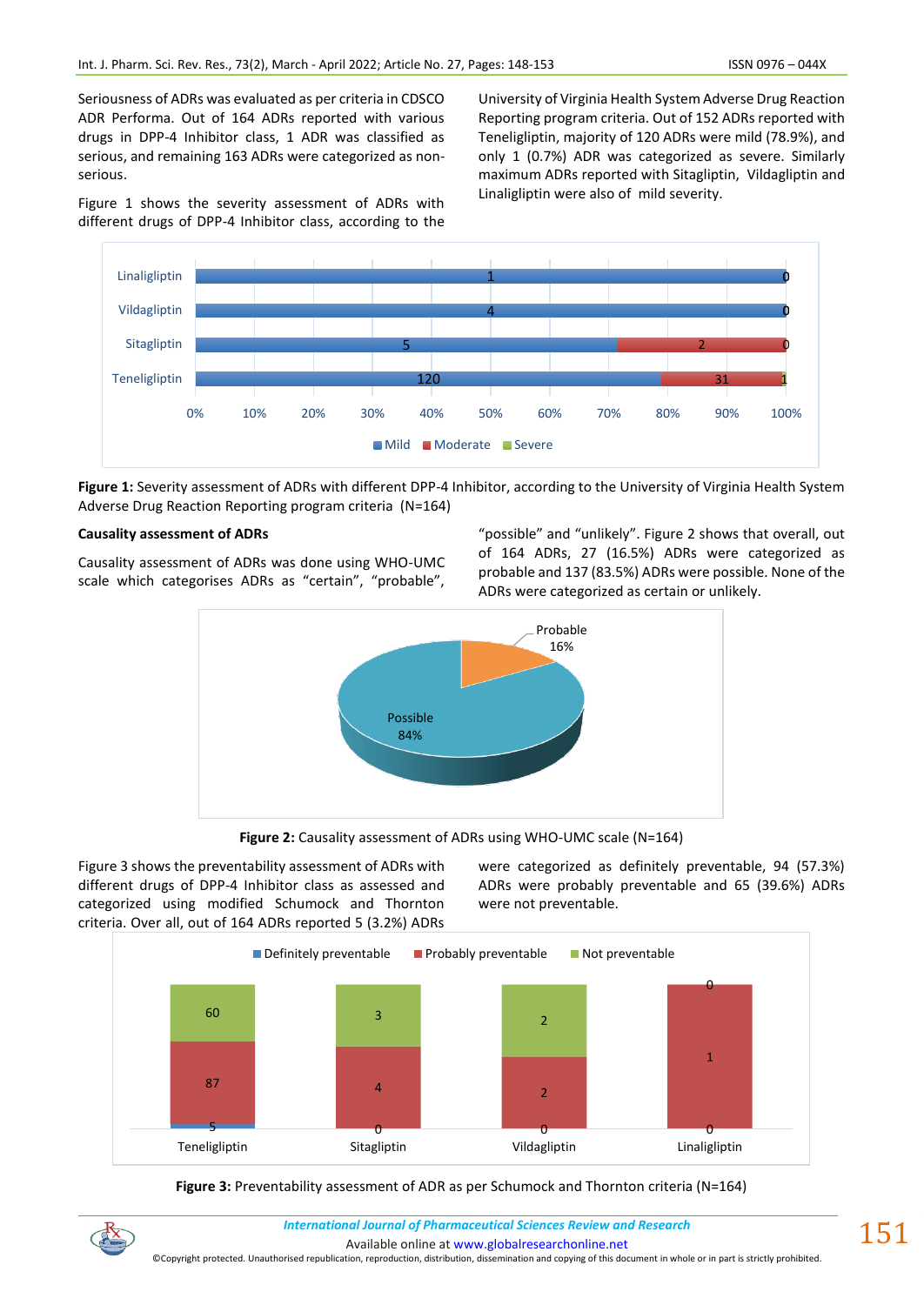# **DISCUSSION**

Gliptins have been approved for use in the India since 2007; the data regarding their safety is limited, particularly in Indian population. In this study study assessing ADRs associated with gliptins, patients aged between 41–60 years encountered most of the ADRs, which accounts for 65 % of all cases. This was in contrast to other study where majority of patients reporting ADRs belonged to >60 years.<sup>8</sup> Although one study showed similar higher incidence of ADR in < 60-year age group.  $9$  The reason for this could be attributed to the fact that higher incidence of diabetes is found in this age group in our study.

In our study , 54% patients receiving gliptins during the six months' study period reported ADRs. This was in contrast to other study where the reported rate of ADR with gliptin therapy was only 17.9%.<sup>10</sup> Although one study reported a higher incidence of ADR of 46% similar to our study, but it included all the antidiabetic medications.  $11$  The higher rate of adverse drug reporting in our study can be attributed to active pharmacovigilance adopted for reporting of ADR in our study. A study comparing active and spontaneous ADR reporting revealed that the yield of ADR was four times more when active pharmacovigilance was used.<sup>12</sup>

In the current study, 91% of all the reported ADRs were by the patients receiving Teneligliptin. The higher percentage of ADR by tenegliptin can be attributed to the fact that it was most commonly prescribed gliptin in 92% of the study population. The incidence of ADR reported by patient receiving teneligliptin was also higher as compared to previous study.<sup>13</sup>

In our study, Gastrointestinal system (40%) were the most common system organ class affected by adverse reaction followed by Central nervous system (29%) and musculoskeletal system (9%). This was in concurrence with other studies where the most common systems involved was gastrointestinal system, musculoskeletal and central nervous system.10,13

Amongst all the gastrointestinal adverse effect decreased appetite and abdominal pain were the most common adverse effect reported due to GI involvement by DPP-IV inhibitors. Most of the ADRs were usually mild severity. In contrast other studies have mainly reported dyspepsia as major adverse effect among gastrointestinal adverse effect. 10,14

The second most common ADR reported in our study were CNS disorder mainly headache and dizziness. Similar observation was reported in study done on DPP-IV inhibitors which reported slightly elevated risk for nervous system disorders.<sup>15</sup>

In concurrence with this study, other study reported 11 % of ADRs with DPP-IV inhibitors due to involvement of musculoskeletal system. <sup>10</sup> A study done to evaluate musculoskeletal complaints with gliptins reported that musculoskeletal adverse reactions are often associated with gliptins impairing the treatment adherence in patients with type 2 diabetes.<sup>16</sup>

In our study only 1.2% of patients reported hypoglycaemia which was of mild severity. Both the patients received combination of teneligliptin with metformin and didn't require change in medication. These finding of overall lower risk of hypoglycaemia is also confirmed in other studies.<sup>10,15</sup>

On analysing the causal association of the ADRs with WHO-UMC scale, we observed that 16.5% of the reactions were probable, 83.5 % of the reactions were possible. This result was similar to other study where same scale was used to assess causality and 17% were classified as probable and 83 % ADRs possible.<sup>17</sup> Another study classified higher number of ADRs (31%) as probable and fewer (69 %) ADRs as possible using the same scale.<sup>10</sup>

Analysis of the severity of ADRs using University of Virginia Health System Adverse Drug Reaction Reporting program criteria scale showed that majority of ADRs were of mild severity (79.3%), which is in contrast to another study where most ADRs were of moderate severity  $(51\%)$ . <sup>10</sup> The reason for this could be that majority of the patient in our study were taking medication for long duration and were experiencing less severity.

Assessment of the preventability of ADRs by the Schumock and Thornton Scale showed that 57% of the ADRs were probably preventable, 40% of ADRs were not preventable and 3 % of ADRs were definitely preventable.

In contrast to this, one study reported that 54 % of ADRs were not preventable and 45% of ADRs were probably preventable. ADRs observed in this study like hypoglycaemia, dyspepsia gastritis and burning micturition could have been prevented with proper counselling before the initiation of therapy.

#### **CONCLUSION**

This study assessing the pattern of ADRs associated with relatively newer antidiabetic agents like DPP- 4 inhibitors in a tertiary care Centre provides insight of frequency, causality, severity and preventability of reported ADRs. Overall, Gliptins appear to have a good safety profile, but they also have potential to cause ADRs. Gastro-intestinal, CNS and musculoskeletal disorders were most common ADRs. Active pharmacovigilance is better tool for risk identification and management. This study on gliptin helps to elucidate the baseline safety profile of gliptin in tertiary care centre in Uttarakhand.

#### **REFERENCES**

- 1. International Diabetes Federation. IDF Diabetes Atlas. 6th ed. Brussels, Belgium: International Diabetes Federation, 2013.http://www.idf.org/diabetes atlas
- 2. Gerald H Tomkin. Department of Diabetes and Endocrinology, Beacon Hospital and Department of Medicine, Trinity College Dublin, Ireland. 2014.



Available online a[t www.globalresearchonline.net](http://www.globalresearchonline.net/)